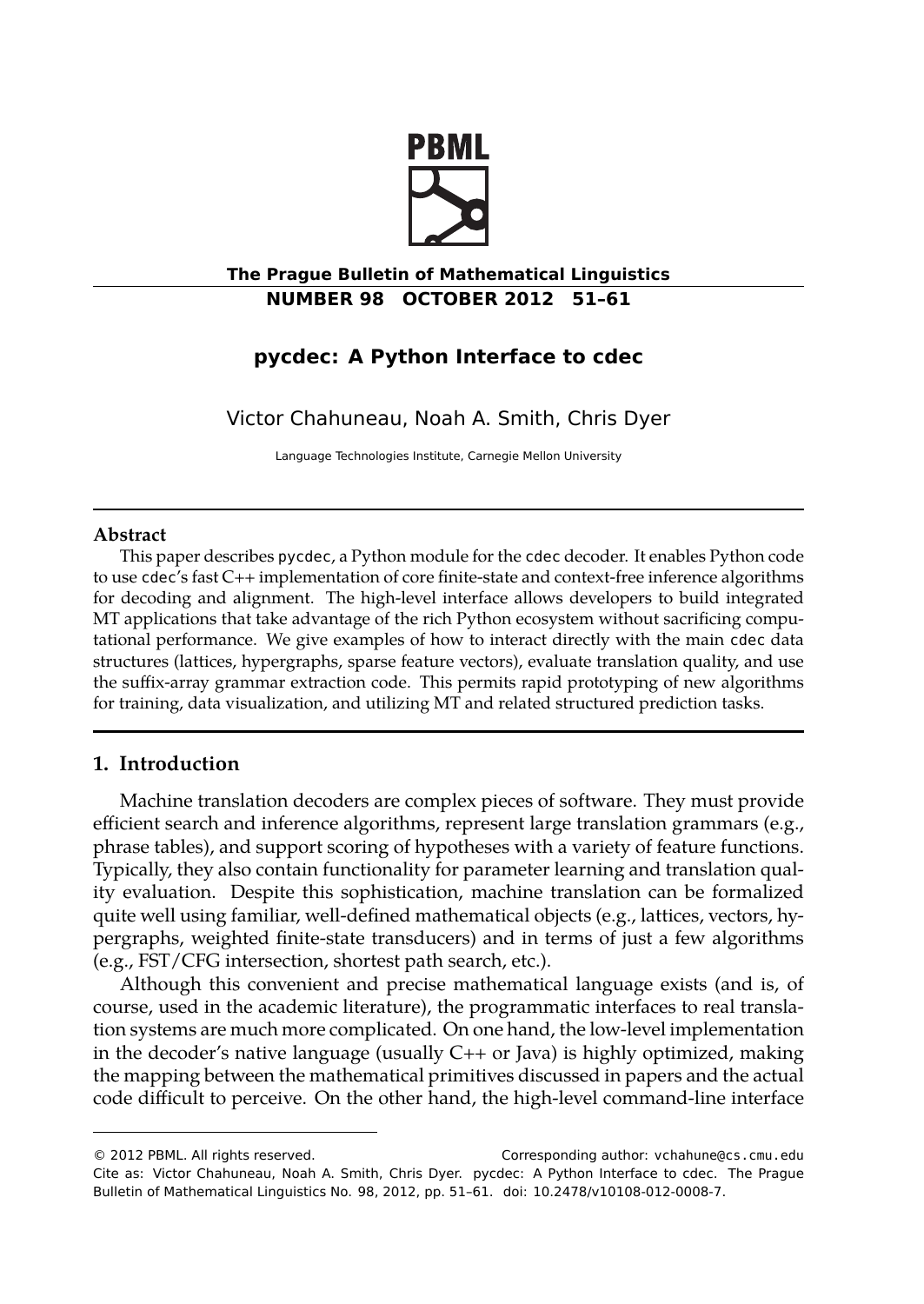that decoders expose is not suitably expressive for anything but the most coarse automation. As a result, when new researchers and engineers master the theory of MT, they must still invest a great deal of work in learning a real software system before they can really innovate. This paper describes a new Python interface for the cdec decoder designed to narrow the gap between theory and practice.

cdec is a good candidate for this task because it has been designed with [modular](#page-9-0)ity in [mind](#page-9-0) from the beginn[ing \(Dyer et al.,](#page-10-0) 2[010\).](#page-10-0) We choose Python as the language to expose the API for its large user base and rich extension ecosystem, and also because it is an interpreted language supporting both object-oriented and functional programming. The goals for this project include:

- exposing the decoder functionality as a [li](#page-1-0)brary [with a natura](#page-9-1)l[, easy](#page-9-1)-to-understand interface;
- providing access to the decoder's data structures, including translation hypergraphs, input lattices, hypothesis feature vectors, etc.;
- allowing direct integration of external Python libraries such as *NLTK* (Bird et al., 2009) and *scikit-learn* (Pedreg[osa et a](#page-10-1)l., [201](#page-10-1)[1\) into machine tr](#page-9-2)anslation systems; and
- encouraging creative use of machine translation technology by programmers who do not need to learn the details of open-source machine translation systems.

The pycdec interface is implemented using Cython (Behnel et al., 2011) and included as part of the open-source cdec distribution. $^1$  In the following, we give an introduction to its main functionality and then describe a few applications of the new interface.

## **2. R[elated Work](#page-10-2)**

Experiment management tools (Koehn, 2010; Clark et al., 2010) abstract the internals of the decoder from the user to provide a uniform interface to the main training steps of the system. While th[ese](#page-4-0) facilitate the coordination of large experimental setups, they must be configured using either a domain-specific language or a graphical interface that the user has to learn to manipulate the system. We go in the opposite direction and directly expose the decoder to the user in a modern and familiar lang[uage,](#page-9-3) Python.

<span id="page-1-0"></span>[Recent work has also](#page-9-3) explored the use of visualization tools for machine translation. Weese and Callison-Burch (2010) describe extensions to the Joshua decoder to populate a graphical interface used to display derivation trees and hypergraphs. We obtain similar functionality with just a couple of lines of pycdec in conjunction with existing visualization tools  $(§ 4.1)$ . Since our visualizations are computed with simple Python scripts, developers have far more flexibility to innovate.

Finally, the popularity of web translation services such as Google Translate has motivated the development of web interfaces for open-source translation tools (Fed-

<sup>1</sup>http://cdec-decoder.org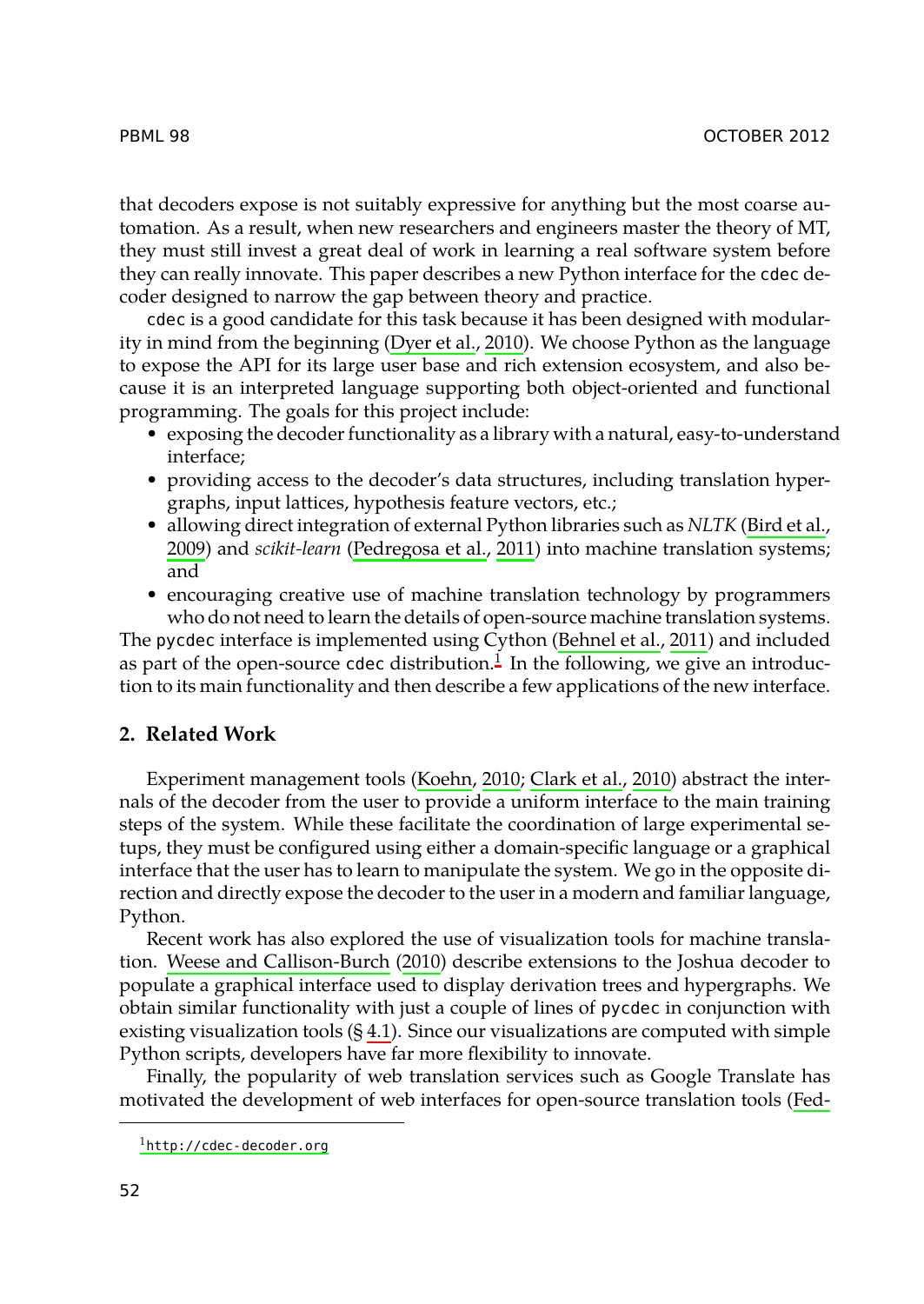V. Chahuneau, N. A. Smith, C. Dyer pycdec: A Python Interface to cdec (51–61)

ermann and Eisele, 2010). We demonstrate how such tools can be rapidly developed using common networking and communication libraries (§ 4.2).

### **3. Library Description**

The API of pycdec exposes the main data structures and algorithms necessary for machine translation and similar structured prediction problems. When it makes sense to do so, we retain the structure of the C++ interface, but otherwise follow the Python conventions.

### **3.1. Basic Translation and Inference API**

The translation interface is provided by the Decoder class. The constructor takes arguments specifying the configuration of the decoder. Feature weights used by the decoder can be assigned and modified at any time (for example, in an online training algorithm).

Once the decoder is instantiated, it can translate sentences, optionally using a sentence-specific grammar passed as a string argument. The result returned is a translation hypergraph encoding the search space explored by the decoder.

The Hypergraph object is central to this system, and therefore it supports several types of operations:

- extraction of the Viterbi translation (viterbi), source and target trees (viterbi\_trees) and of the corresponding feature vector (viterbi\_features);
- extraction of k-best translations (kbest), source and target trees (kbest\_trees) and of the corresponding feature vectors (kbest features);
- operations that modify the hypergraph, including:
	- **–** rescoring with new weights (reweight),
	- **–** inside-outside pruning (prune),
	- **–** intersection with a reference sentence or lattice (intersect); and
- iteration over the edges and nodes that form the hypergraph.

As an example, here is how to use a hierarchical phrase-based decoder to translate a sentence with a grammar read from a file:

### **import cdec**

```
# Create and configure a decoder object
decoder = cdec.Decoder(formalism='scfg',
        feature_function=['WordPenalty', 'KLanguageModel lm.klm'],
        add pass through rules=True)
# Set weights for the language model features
decoder.weights['LanguageModel_OOV'] = -1
decoder.weights['LanguageModel'] = 0.1
# Read a SCFG from a file
grammar = open('grammar.scfg').read()
```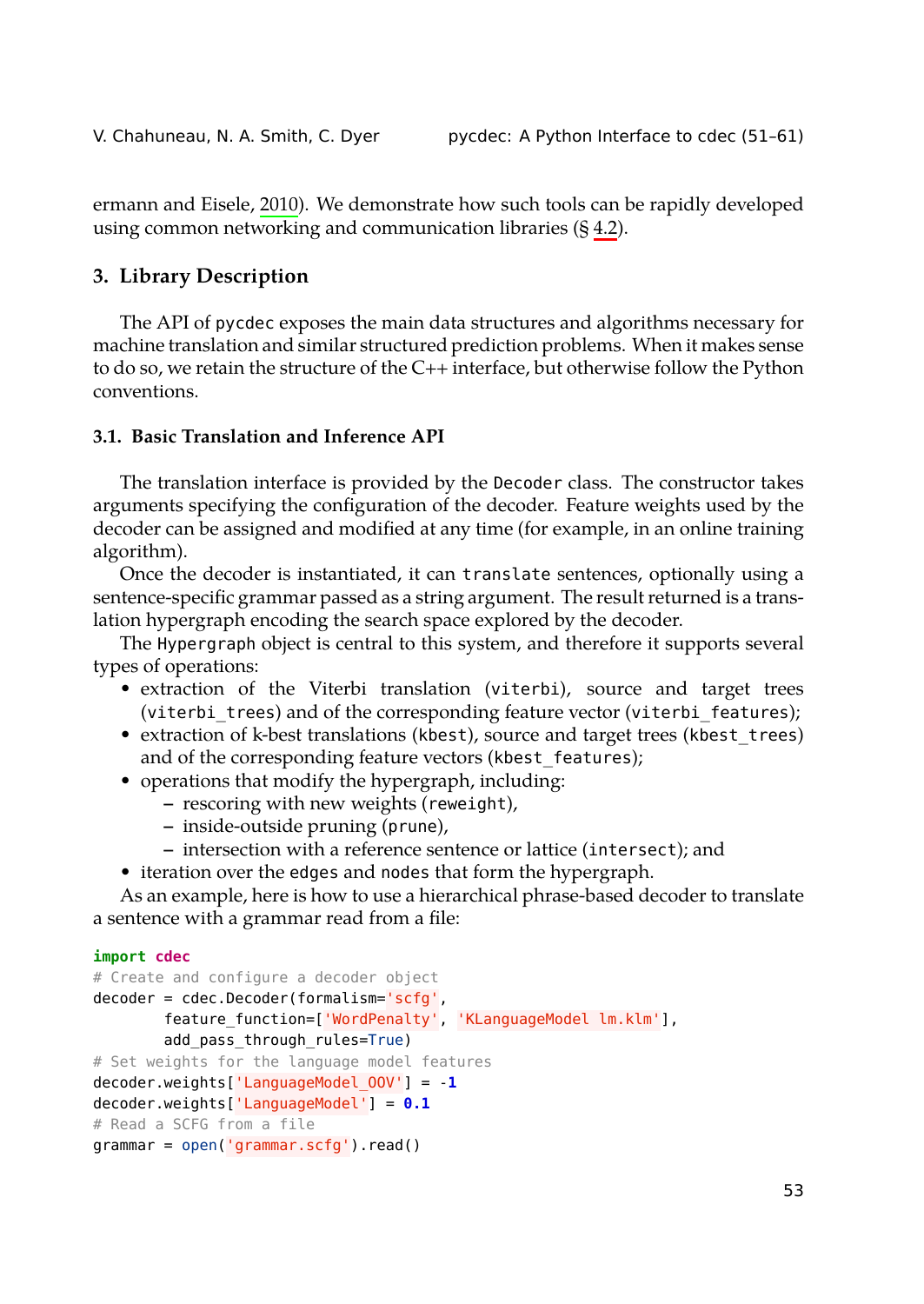<span id="page-3-0"></span>

```
# Translate the sentence; returns a translation hypergraph
hg = decoder.translate('traduttore , traditore .', grammar=grammar)
# Extract the best hypothesis from the hypergraph
print(hg.viterbi())
```
Other formalisms such as phrase-based translation can be accessed in a similar way by setting the appropriate configuration parameters for the decoder.

## **3.2. Grammar Extraction API**

To minimize memory usage and code complexity, cdec uses *per-sentence grammars* (i.e., grammars containing just the rules that can match the words in a single test sentence). While these grammars can be constructed from arbitrary tools, pycdec includes the suffix array grammar extractor of Lopez (2007), which uses an efficient compiled representation of a parallel corpus and word alignment to construct translation grammars on demand for new test sentences. The Python module makes this online grammar extraction procedure parti[cularly simp](#page-10-4)le.

After the training corpus has been compiled into a suffix array representation using the tools distributed with cdec, the resulting configuration can be used to call the grammar extractor for any arbitrary input:

```
extractor = cdec.sa.GrammarExtractor('extractor config.py')
decoder = cdec.Decoder(formalism='scfg')
sentence = 'traduttore , traditore .'
decoder.translate(sentence, grammar=extractor.grammar(sentence))
```
The extraction algorithm is implemented in Cython and is suitable for online extraction of grammars from very large corpora (Lopez, 2008).

## **3.3. Translation Quality Evaluation**

cdec includes implementations of basic evaluation metrics (BLEU and TER), exposed in Python via the cdec.score module. For a given (reference, hypothesis) pair, sufficient statistics vectors (SufficientStats) can be computed. These vectors are then added together for all sentences in the corpus and the final result is finally converted into a real-valued score.

Writing a script which computes the BLEU score for a set of hypotheses and references is thus straightforward:

```
import cdec.score
with open('hyp.txt') as hyp, open('ref.txt') as ref:
    stats = sum(cdec.score.BLEU(r).evaluate(h) for h, r in zip(hyp, ref))
    print('BLEU = \{0: .1f\}' format(stats.score * 100))
```
Multiple references can be used by supplying a list of strings instead of a single string: cdec.score.BLEU([r1, r2])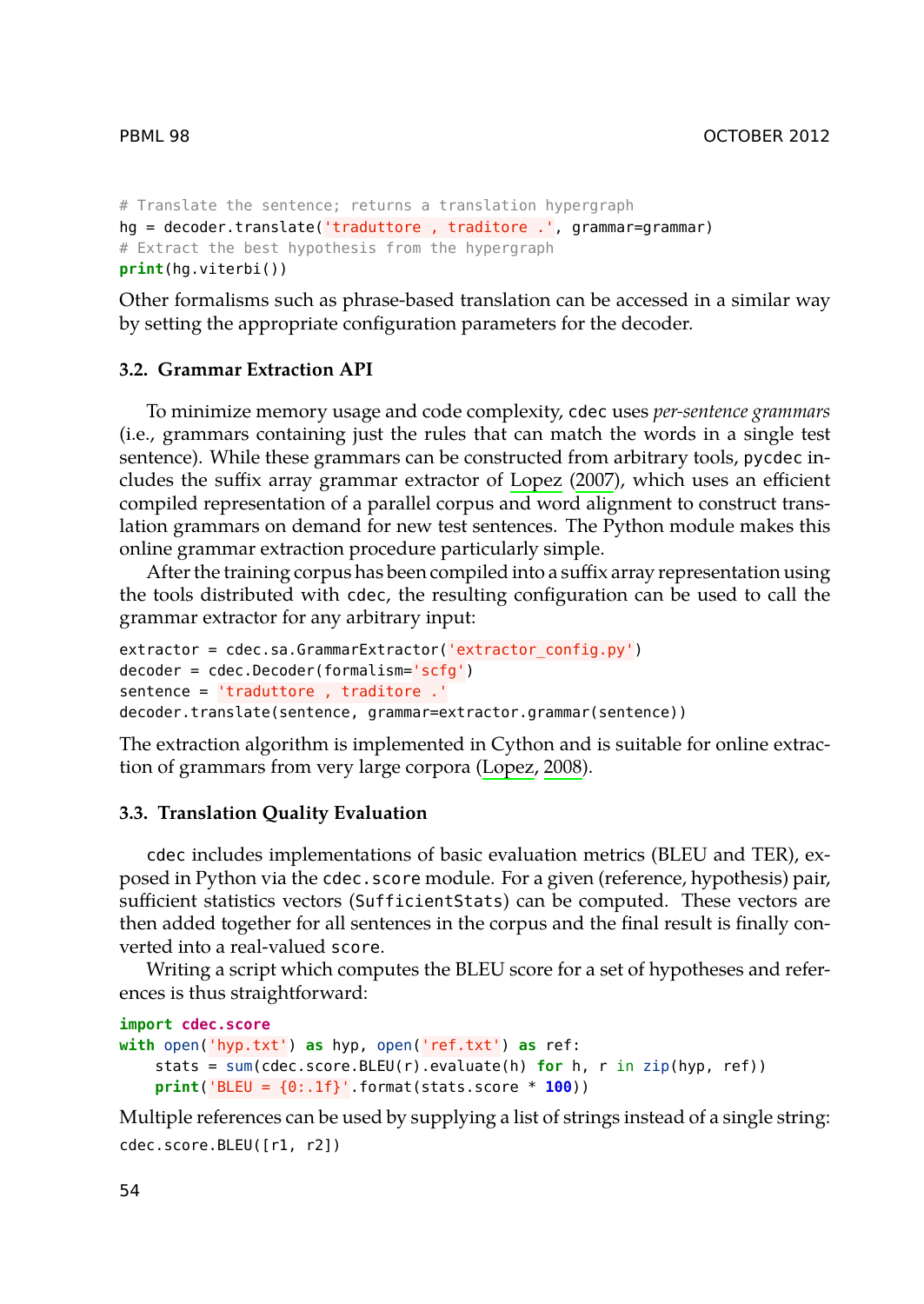

V. Chahuneau, N. A. Smith, C. Dyer pycdec: A Python Interface to cdec (51–61)

<span id="page-4-1"></span>*Figure 1. Source (Chinese) and target (English) parse trees, drawn using NLTK*

<span id="page-4-0"></span>When implementing training algorithms using pycdec  $(S, 4.3)$ , it is often necessary to manipulate k-best lists of scored hypotheses. For every metric, sentence scorers are able produce such sets of hypotheses (CandidateSet). For each Candidate in the list, its sentence-level metric score (score), feature vector (fmap) and output str[in](#page-4-1)g (words) can be obtained.

## **4. Applications**

In this section, we provide several examples using the pycdec module to solve visualization, parameter estimation, and grammar extraction problems.

### **4.1. Visualizing the Result of Decoding**

We can make use of the functionality of *NLTK* to visualize derivation trees that result from the decoding of a sentence under a synchronous grammar. Fig. 1 shows an example for a Chinese/English hierarchical phrase-based system. The corresponding Python code is:

```
hg = decoder.translate(sentence)
f_tree, e_tree = hg.viterbi_trees()
nltk.Tree(f_tree).draw() # draw source tree
nltk.Tree(e_tree).draw() # draw target tree
```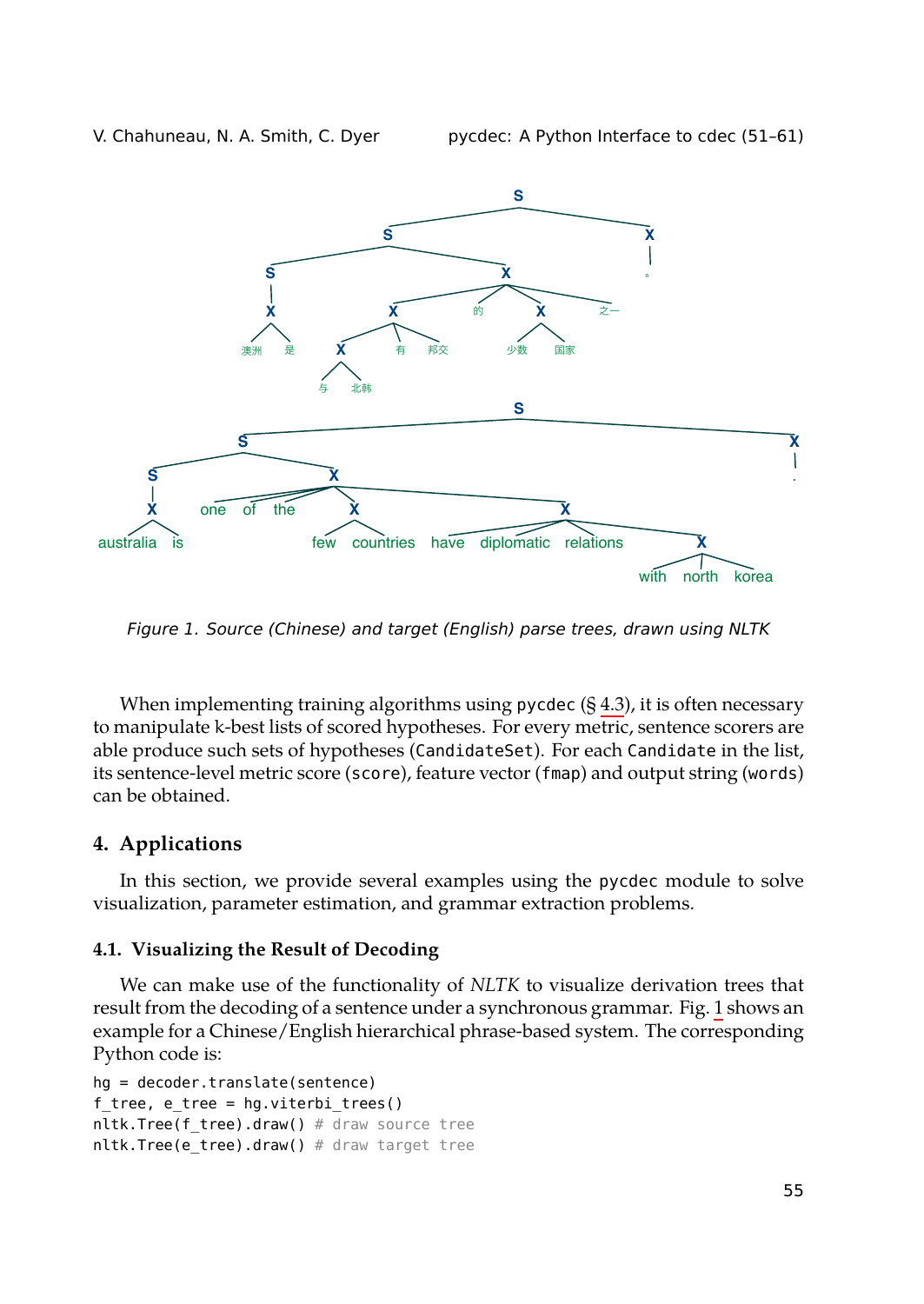Another finite-state formalism supported by cdec is compound splitting, in which case the model output takes the form of a lattice (encoded as a hypergraph produced by the translate method). Conversion to the Graphviz dot format (Ellson et al., 2003) allows a compact visualization of the output space. Then we can use any of the several Python interfaces to Graphviz to directly render the lattice as shown below:

hg = decoder.translate('tonbandaufnahme') hg.prune(beam\_alpha=**9.0**, csplit\_preserve\_full\_word=True) pydot.graph\_from\_dot\_data(hg.lattice().todot()).write\_svg('lattice.svg')



Finally, we introduce a more complex visualization which makes use of the direct access to the hypergraph (Fig. 2). For the same sentence as our first example, we represent the synchronous parse chart as a table, with each cell containing all the possible non-terminals for the corresponding span. Then we color the background of [the cell according to the fol](#page-10-2)l[owin](#page-10-2)g value:

$$
\log \sum_{\text{node} \in \text{nodes}} \max_{\text{edge} \rightarrow \text{node}} p(\text{edge})
$$

This gives an indication of how much uncertainty is present at each level of the parse. We believe that this is an efficient method to compactly visualize the enormous output space produced by the decoder: the hypergraph contains 244, 232 edges and 77 nodes encoding a total of  $3.8 \times 10^{28}$  paths!

We conclude by noting that, as opposed to specialized visualization tools (e.g., Weese and Callison-Burch, 2010), pycdec allows the programmer to use any algorithm and output format to explore the various decoder data structures. We suggest in particular the use of the IPython notebook (Pérez and Granger, 2007) to produce HTML or SVG graphics directly in a web browser, as we did for Fig. 2.

### **4.2. A Web Translation Interface**

Commercial web translation platforms, such as Google Translate, have been very successful in bringing state of the art machine translation systems to internet users. In a research environment, it can also be useful to provide similar web interfaces, for example, for non-technical users to explore the strength and weaknesses of the system.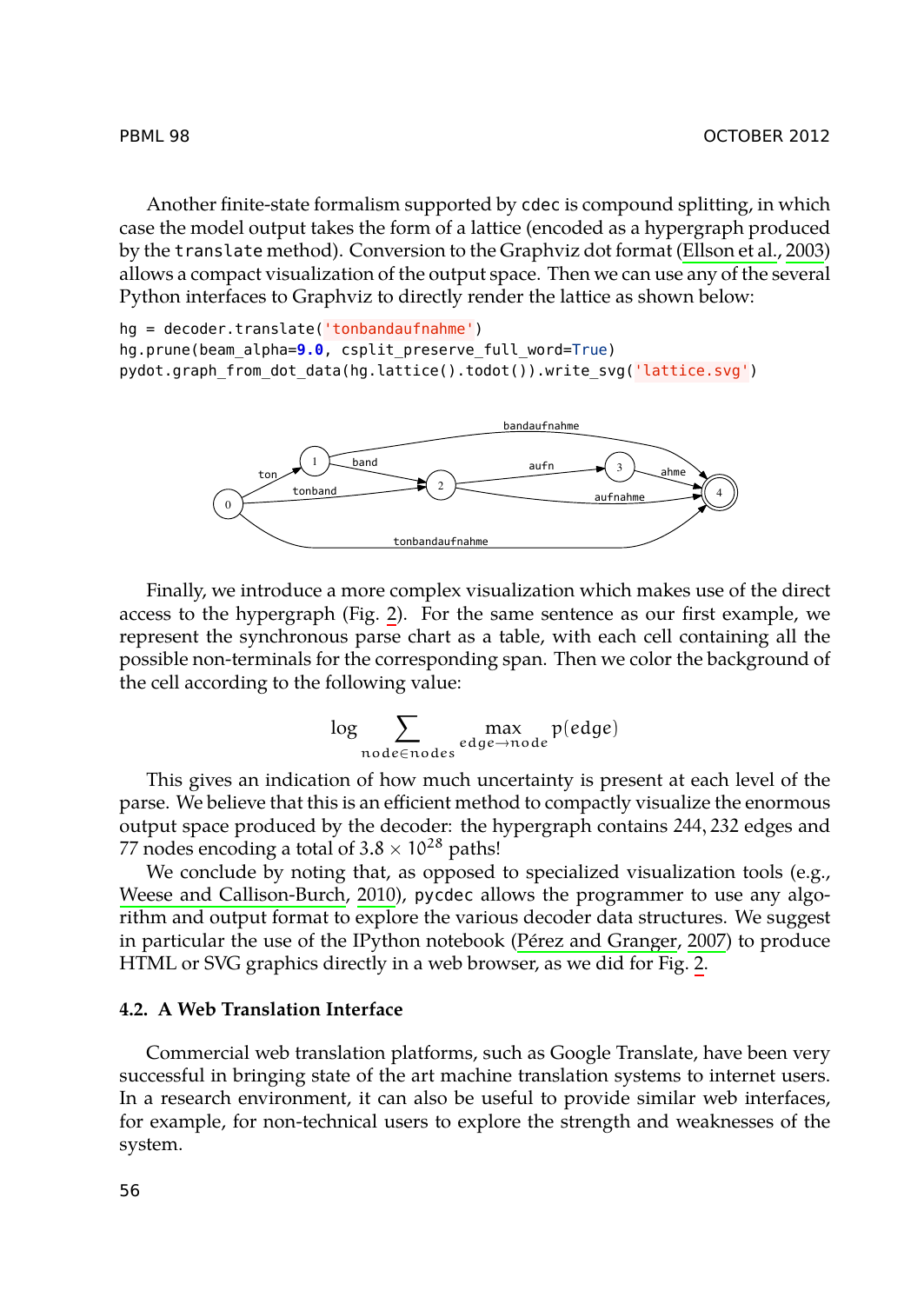

*Figure 2. Chart for the synchronous parse of a Chinese sentence*



*Figure 3. Architecture of the web translation service*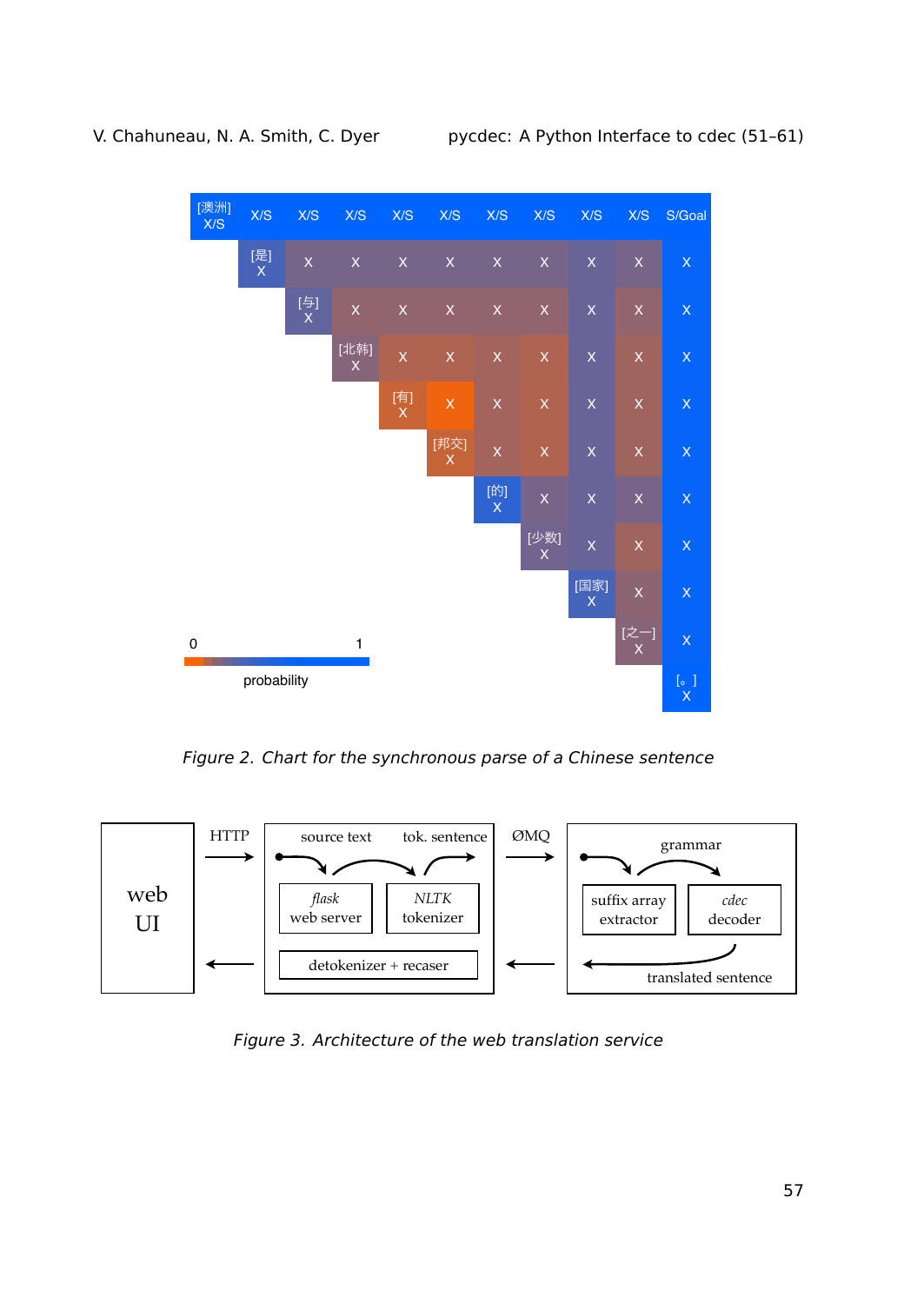Since pycdec provides an access to the decoder directly from Python, it is possibl[e](#page-7-0) to implement such a service with standard networking libraries to manage communication. Fig. 3 illustrates the messages transmitted between the three layers of the architecture as a piece of text is translated:

- The user interface consists of a H[TML](#page-3-0) page with a JavaScript UI interacting with the web server via asynchronous HTTP requests.
- When the web server a Python application implemented using the *flask* web framework – receives a translation request, it applies standard pre-processing steps to the input. The text is first segmented into sentences, and each sentence is in turn tokenized. We rely on *NLTK* for this step, at least when the source language is English. Then, each sentence is sent separately through a ZeroMQ<sup>2</sup> socket to the translation server, using the *pyzmq* library.
- The translation server receives individual sentences, for which it extracts grammars on the fly as explained in § 3.2, before calling the decoder to translate the sentence with the extracted grammar. It replies to the web server with the translated sentence.
- [•](#page-9-4) The web server then post-processes each translated sentence an[d recomposes](#page-9-4) [the translated text](#page-10-6) [block](#page-10-6) [before transmitting it bac](#page-10-7)k to the web UI.

Even with such a minimal architecture, our system can easily be scaled by multiplying the number of translation servers and relying on ZeroMQ to distribute translation tasks to the multiple decoder instances.

### **4.3. Parameter Estimation**

Another natural use case for pycdec is to facilitate development of new discriminative parameter learning algorithms in Python. Such algorithms (e.g., Chiang et al., 2008; Hopkins and May, 2011; Gimpel and Smith, 2012) use the decoder to compute statistics over the hypergraphs or k-best lists produced by decoding a development set so as to optimize some objective function (like BLEU, or likelihood). In these algorithms, the majority of the computational effort is the deco[ding](#page-9-5) step (or a similar inference problem, such as computing poster[ior probabilities o](#page-9-5)ver n-grams), whereas the manipulation of the weight vector is inexpensive. Thus, a natural division of labor is t[o use Python's math](http://www.zeromq.org)ematical libraries for manipulation of the weight vector and pycdec for inference.

<span id="page-7-0"></span>Advantages of writing a new training method with pycdec include the possibility to easily debug code by directly interacting with the decoder data structures through the Python interpreter, and the availability of mature machine learning libraries such as *scikit-learn*.

To illustrate these claims, we implement a recently published training method that is not currently included in cdec. We choose Bazrafshan et al. (2012), a simple exten-

<sup>2</sup>http://www.zeromq.org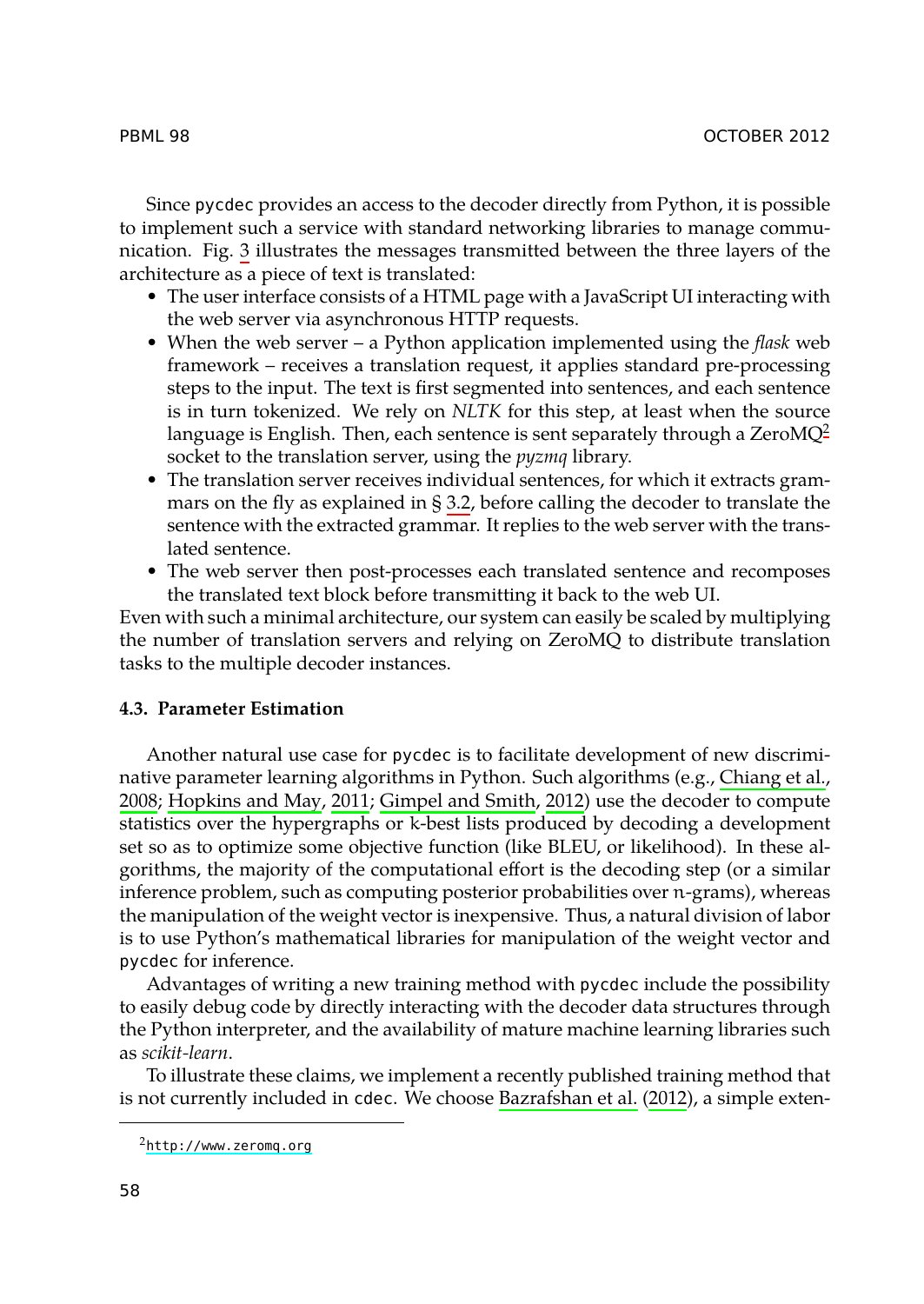V. Chahuneau, N. A. Smith, C. Dyer pycdec: A Python Interface to cdec (51–61)

```
decoder = cdec.Decoder(...)def get_pairs(source, reference):
   hg = decoder.translate(source)
   # 1. Generate a list containing the k best translations
   cs = cdec.score.BLEU(reference).candidate_set()
   cs.add_kbest(hg, K)
    # 2. Use the uniform distribution to sample n random pairs
   # from the set of candidate translations
    pairs = []for _ in range(n_samples):
       ci = cs[random.random(), len(cs) - 1]c_j = cs[random.random(), len(cs) - 1]# 3. Keep a pair of candidates if the difference between their score
       # is bigger than a threshold t
       if abs(ci.score - cj.score) < score_threshold: continue
       pairs.append((ci.fmap - cj.fmap, ci.score - cj.score))
    # 4. From the potential pairs kept in the previous step,
    # keep the s pairs that have the highest score
    for x, y in heapq.nlargest(n_pairs, pairs, key=lambda xy: abs(xy[1])):
       # 5. For each pair kept in step 4, make two data points
       yield x, y
       yield -1 * x, -1 * y
# The DictVectorizer converts dictionaries into sparse vectors
vectorizer = sklearn.feature_extraction.DictVectorizer()
```

```
for _ in range(n_iterations):
   # Collect training pairs
   X, q = [, ]for source, reference in zip(sources, references):
       for x, y in get_pairs(source, reference):
           X.append(dict(x))g.append(y)
    # Train a linear regression model
   model = sklearn. Linear model. LinearRegression()X = vectorizer.fit_transform(X)model.fit(X, g)
    # Update weights with the learned model
    for fname, fval in zip(vectorizer.feature_names_, model.coef_):
       decoder.weights[frame] = (alpha * fval +(1 - alpha) * decoder.weights[fname])
```
*Figure 4. Python code for Tuning as Linear Regression (Bazrafshan et al., 2012)*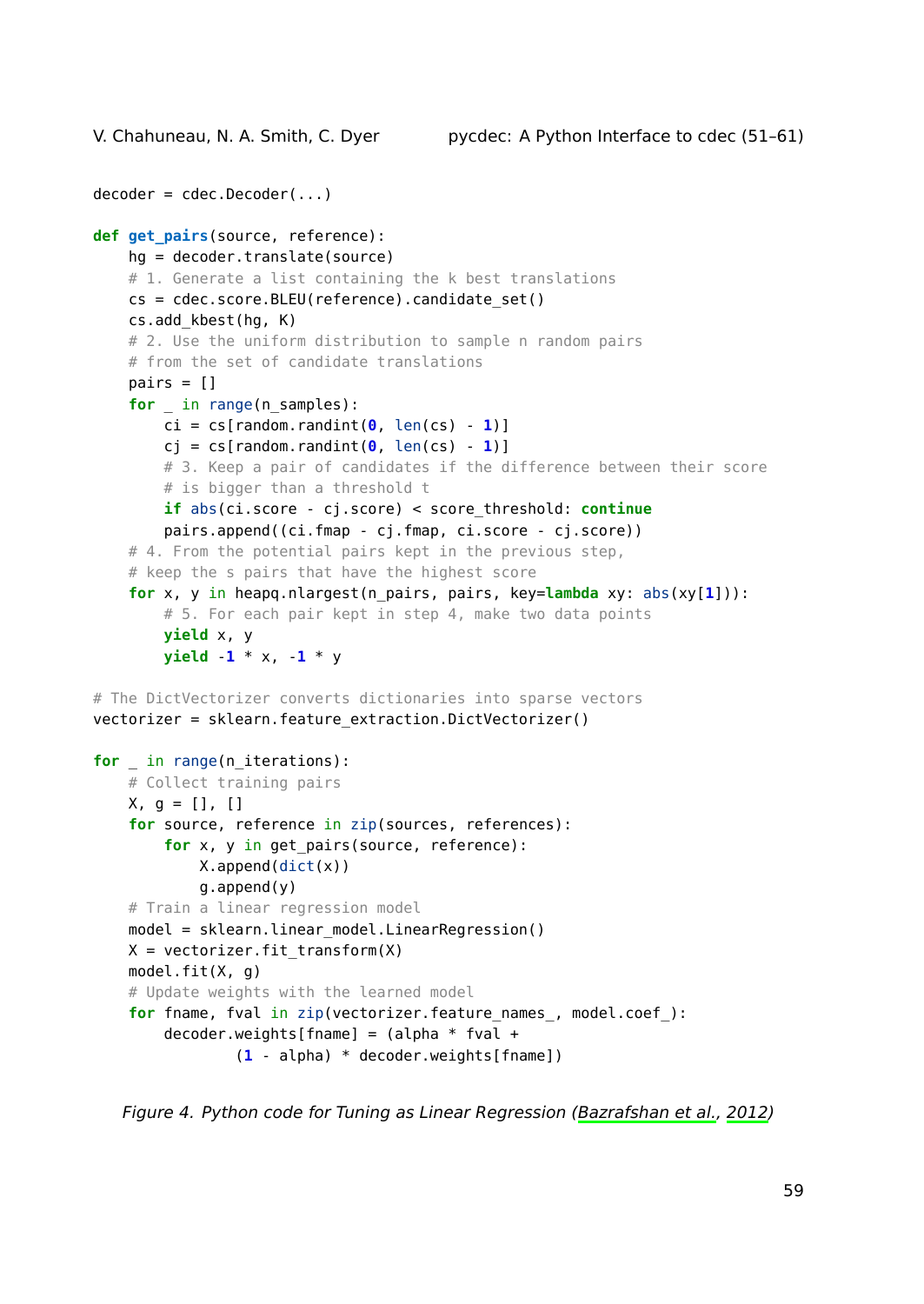sion to PRO (Hopkins and May, 2011) which uses linear regression instead of a binary classifier to rank sampled training pairs (briefly: the model is trained to predict the difference in sentence level BLEU scores based on a difference in feature vectors). The complete Python code is given in Fig. 4.

## **5. Conclusion**

We have presented pycdec, a high-level Python interface to the fast cdec decoder. We illustrated how such an interface allows effortless development of visualizations, training algorithms and applications using machine translation. We hope that the release of our tool will encourage further creative uses of finite-state and context-free methods for machine translation and related applications.

## <span id="page-9-5"></span><span id="page-9-1"></span>**Acknowledgments**

<span id="page-9-0"></span>This research is supported by the U. S. Army Research Laboratory and the U. S. Army Researc[h Office under c](http://nltk.org)ontract/grant number W911NF-10-1-0533.

## <span id="page-9-4"></span>**Bibliography**

- <span id="page-9-2"></span>Bazrafshan, M., T. Chung, and D. Gildea. Tuning as linear regression. In *Proc. of NAACL-HLT*, pages 543–547. Association for Computational Linguistics, 2012.
- Behnel, S., R. Bradshaw, C. Citro, L. Dalcin, D.S. Seljebotn, and K. Smith. Cython: The best of both worlds. *Computing in Science Engineering*, 13(2):31–39, March–April 2011.
- Bird, S., E. Klein, and E. Loper. *Natural language processing with Python*. O'Reilly Media, 2009. URL http://nltk.org.
- Chiang, D., Y. Marton, and P. Resnik. Online large-margin training of syntactic and structural translation features. In *Proceedings of the Conference on Empirical Methods in Natural Language Processing*, pages 224–233. Association for Computational Linguistics, 2008.
- <span id="page-9-3"></span>Clark, J.H., J. Weese, B.G. Ahn, A. Zollmann, Q. Gao, K[. Heafield, and A. Lavi](http://graphviz.org)e. The machine translation toolpack for LoonyBin: Automated management of experimental machine translation hyperworkflows. *The Prague Bulletin of Mathematical Linguistics*, 93:117–126, 2010.
- Dyer, C., J. Weese, H. Setiawan, A. Lopez, F. Ture, V. Eidelman, J. Ganitkevitch, P. Blunsom, and P. Resnik. cdec: A decoder, alignment, and learning framework for finite-state and contextfree translation models. In *Proc. of the ACL (Demonstration track)*, pages 7–12. Association for Computational Linguistics, 2010.
- Ellson, J., E.R. Gansner, E. Koutsofios, S.C. North, and G. Woodhull. Graphviz and Dynagraph static and dynamic graph drawing tools. In Junger, M. and P. Mutzel, editors, *Graph Drawing Software*, pages 127–148. Springer-Verlag, 2003. URL http://graphviz.org.
- Federmann, C. and A. Eisele. MT server land: An open-source MT architecture. *The Prague Bulletin of Mathematical Linguistics*, 94:57–66, 2010.